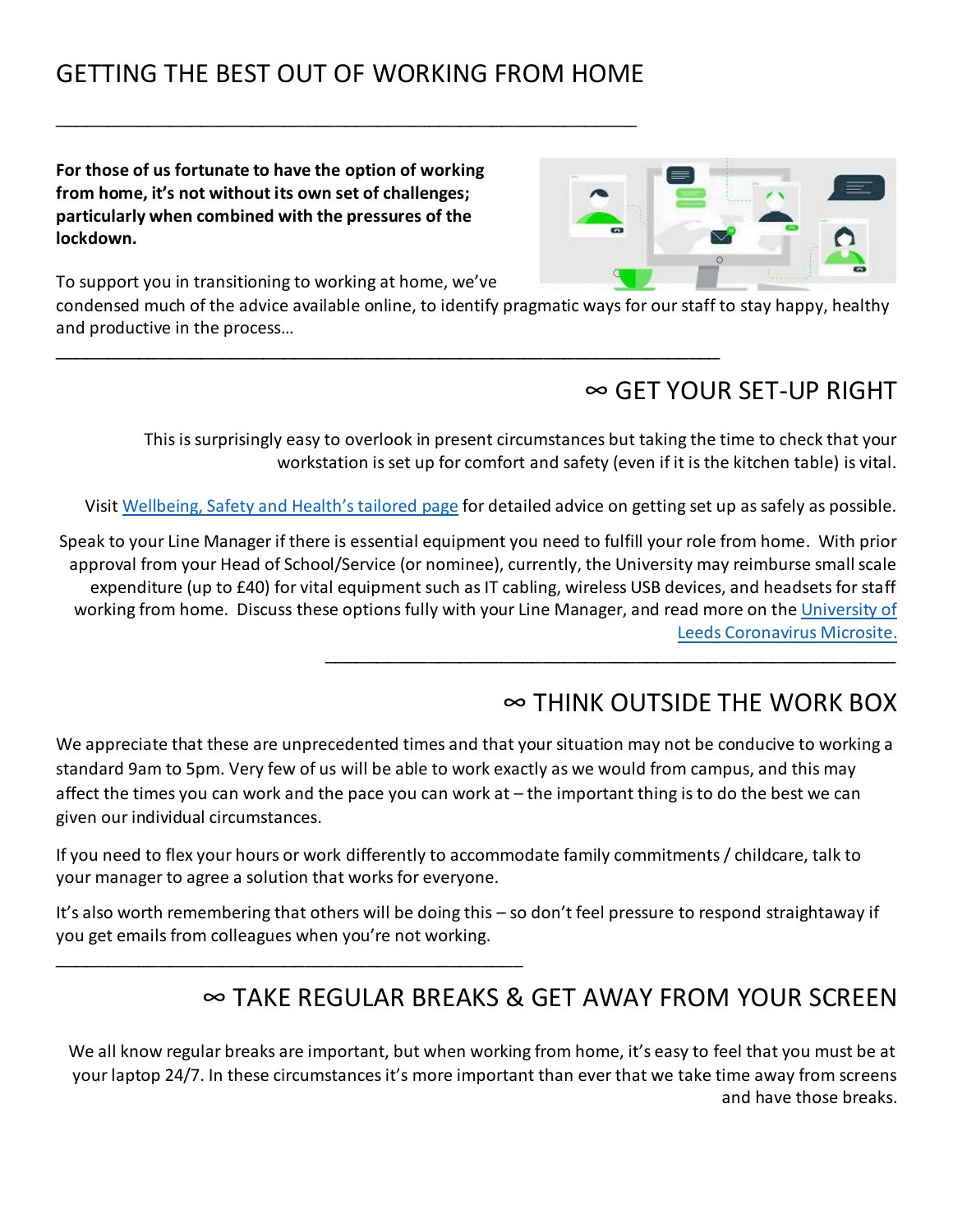If this doesn't come naturally, schedule times in your Outlook calendar and make sure you stick to them! Get out for a walk if you can, do some exercise or have a cuppa away from your computer.

#### ∞ REVIEW ANY REASONABLE ADJUSTMENTS

\_\_\_\_\_\_\_\_\_\_\_\_\_\_\_\_\_\_\_\_\_\_\_\_\_\_\_\_\_\_\_\_\_\_\_\_\_\_\_\_\_\_\_\_\_\_\_\_\_\_\_\_\_\_\_\_

\_\_\_\_\_\_\_\_\_\_\_\_\_\_\_\_\_\_\_\_\_\_\_\_\_\_\_\_\_\_\_\_\_\_\_\_\_\_\_\_\_\_\_\_\_\_\_\_\_\_\_

The University is committed to making reasonable adjustments for disabled staff, and any adjustments you have in place may need to be reviewed in light of current circumstances.

You should talk to your line manager to discuss any alterations or additional adjustments you may need , raise any concerns you might have, and to consider how adjustments might work with any caring responsibilities you may have. You can find out more on our Equality and Inclusion webpages outlining [support for disabled](https://equality.leeds.ac.uk/support-and-resources/support-for-disabled-staff/)  [staff.](https://equality.leeds.ac.uk/support-and-resources/support-for-disabled-staff/)

# $\infty$  A REMOTE TEAM IS STILL A TEAM – STAY IN TOUCH!

\_\_\_\_\_\_\_\_\_\_\_\_\_\_\_\_\_\_\_\_\_\_\_\_\_\_\_\_\_\_\_\_\_\_\_\_\_\_\_\_\_\_\_\_\_\_\_\_\_\_\_\_\_\_\_\_

\_\_\_\_\_\_\_\_\_\_\_\_\_\_\_\_\_\_\_\_\_\_\_\_\_\_\_\_\_\_\_\_\_\_\_\_\_\_\_\_\_\_\_\_\_\_\_\_\_\_\_

\_\_\_\_\_\_\_\_\_\_\_\_\_\_\_\_\_\_\_\_\_\_\_\_\_\_\_\_\_\_\_\_\_\_\_\_\_\_\_\_\_\_\_\_\_

Now, more than ever, staying connected with colleagues is essential, not only to working effectively, but also in keeping up morale.

We have access to business messaging, calling and video meetings via MS Teams, in addition to email and standard phone calls. Agree as a team how you will communicate, and regularly review if it's working.

For those not yet confident in using MS Teams, further information is available on th[e UoL IT Website](https://it.leeds.ac.uk/it?id=kb_article&sysparm_article=KB0012997) including links to resources such as free online Microsoft [Instructor-led training](https://docs.microsoft.com/en-us/microsoftteams/instructor-led-training-teams-landing-page#pivot=home&panel=home-all) 

IT DOESN'T HAVE TO BE ALL ABOUT WORK...Feel free to start a social chat/coffee break meeting to stay connected, just as you would if you were still at your desk.

## ∞ ACCEPT THAT LIFE HAPPENS & THERE WILL BE INTERRUPTIONS

It can be challenging to hold a meeting online when your kids are in the background, but it happens. Accept that your domestic life WILL interrupt your working day – it's natural and we shouldn't hide it.

If your children (or the dog) interrupt your video call you could just introduce them to the team (and if they're particularly disruptive put the mic on mute!)

#### ∞ PAY ATTENTION TO YOUR PHYSICAL AND MENTAL HEALTH

Our current circumstances are impacting almost every area of our lives. To help us to deal with these challenges, and to have the capacity to support others, it's more important than ever to look after our wellbeing.

Visit [SPA's online resources](https://sport.leeds.ac.uk/the-edge/yourhomeyourmove/) on keeping active and healthy at home and the [Supporting your Mental Wellbeing](http://wsh.leeds.ac.uk/Coronavirus-Supporting-Your-Mental-Wellbeing)  [page](http://wsh.leeds.ac.uk/Coronavirus-Supporting-Your-Mental-Wellbeing) for more advice and FAQs.